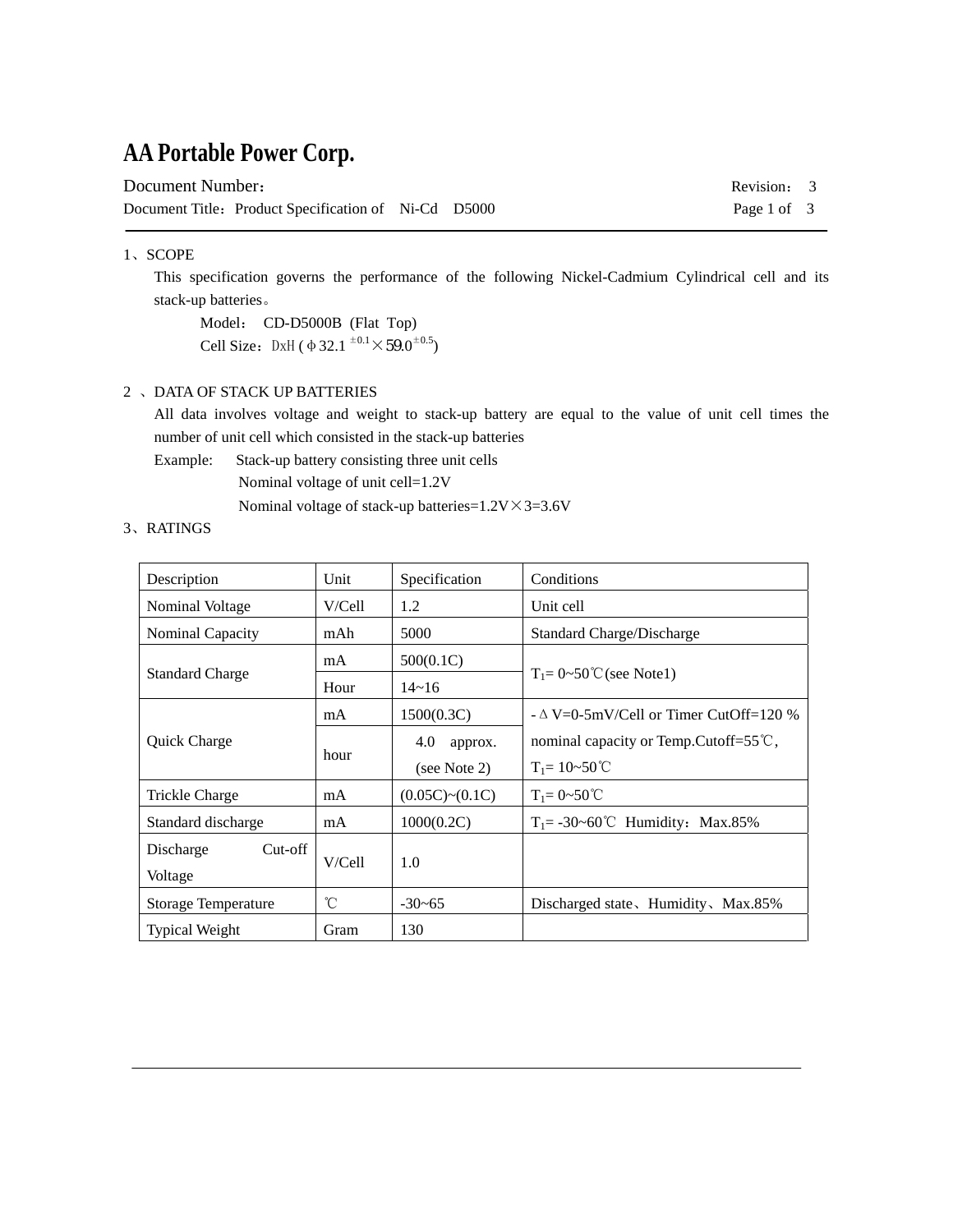# **AA Portable Power Corp.**

| Document Number:                                     |  | Revision: 3 |  |
|------------------------------------------------------|--|-------------|--|
| Document Title: Product Specification of Ni-Cd D5000 |  | Page 2of 3  |  |

#### 4、 PERFORMANCE

 Unless otherwise stated, tests should be done within one month of delivery under the following conditions: Ambient Temperature, T<sub>1</sub>:  $20 \pm 5^{\circ}$ C

Relative Humidity:  $65 \pm 20\%$ 

Notes: Standard Charge/Discharge Conditions:

 Charge: 500mA(0.1C)×14 hours Discharge: 1000mA(0.2C) to 1.0V/Cell

| Test                              | Unit                            | Specification                                                                                                                  | Conditions                                                                                                                                                                          | Remarks                                                                                                                                                                                            |
|-----------------------------------|---------------------------------|--------------------------------------------------------------------------------------------------------------------------------|-------------------------------------------------------------------------------------------------------------------------------------------------------------------------------------|----------------------------------------------------------------------------------------------------------------------------------------------------------------------------------------------------|
| Capacity                          | mAh                             | $\geqslant$ 5000                                                                                                               | <b>Standard Charge /Discharge</b>                                                                                                                                                   | up to 3 cycles<br>are allowed                                                                                                                                                                      |
| Open Circuit<br>Voltage(OCV)      | V/Cell                          | $\geqslant$ 1.25                                                                                                               | Within 1 hour after standard<br>Charge                                                                                                                                              |                                                                                                                                                                                                    |
| Internal<br>Impedance             | $m \Omega /$ Cell               | $\leq 7.5$                                                                                                                     | Upon fully charge(lKHz)                                                                                                                                                             |                                                                                                                                                                                                    |
| <b>High Rate</b><br>Discharge(1C) | minute                          | $\geqslant$ 54                                                                                                                 | Standard Charge, 1 hour rest<br>Before discharge by 5000mA<br>$(1C)$ to $1.0V/cell$                                                                                                 |                                                                                                                                                                                                    |
| Overcharge                        | $\sqrt{2}$                      | No<br>leakage<br>nor<br>explosion                                                                                              | 500mA(0.1C)Charge 28 days                                                                                                                                                           |                                                                                                                                                                                                    |
| <b>Charge Retention</b>           | mAh                             | $\geq 3500(70\%)$                                                                                                              | Standard Charge,<br>Storage: 28 days,<br><b>Standard Discharge</b>                                                                                                                  |                                                                                                                                                                                                    |
| <b>IEC Cycle Life</b>             | Cycle                           | $\geqslant$ 500                                                                                                                | IEC285(1993)4.4.1                                                                                                                                                                   | (see Note 3)                                                                                                                                                                                       |
| Accelerated<br>Cycle Life         | $\geq 400$<br>Cycle<br>capacity |                                                                                                                                | Charge: $1500mA(0.3C)$<br>Discharge: $2500mA(0.5C)$<br>To<br>1.0V/Cell, end-of:80% nominal                                                                                          | Cycling<br>charging cut-off<br>condition:<br>- $\triangle$<br>$V=0$ ~5mV/<br>cell<br>Timer<br><b>or</b><br>cut<br>$-off=110%$<br>Nominal<br>capacity input or<br>Temp.cutoff=55<br>$\rm ^{\circ}C$ |
| Leakage                           |                                 | No<br>leakage<br>nor<br>deformation                                                                                            | Fully charged at 1500mA(0.3C)<br>for 4 hour Stand for 14 days                                                                                                                       |                                                                                                                                                                                                    |
| Vibration<br>Resistance           |                                 | of<br>Change<br>voltage<br>should be under 0.02V/<br>Cell,<br>Change<br>of<br>impedance should be<br>under 5 m $\Omega$ / Cell | Charge the cell 0.1C 14hrs, then<br>leave for 24hrs, check<br>Cell before/after vibration,<br>Amplitude 1.5mm<br>Vibration 3000 CPM<br>Any direction for 60mins.                    |                                                                                                                                                                                                    |
| Impact<br>Resistance              |                                 | Change<br>voltage<br>of<br>be<br>sho-uld<br>under<br>0.02V/ Cell Change of<br>impedance should be<br>under 5 m $\Omega$ / Cell | Charge the cell 0.1C 14hrs<br>leave<br>for<br>Then<br>24hrs, check<br>bat-before/after dropped,<br>Height 50cm<br>Wooden board(thickness 30mm)<br>Direction not specified, 3 times. |                                                                                                                                                                                                    |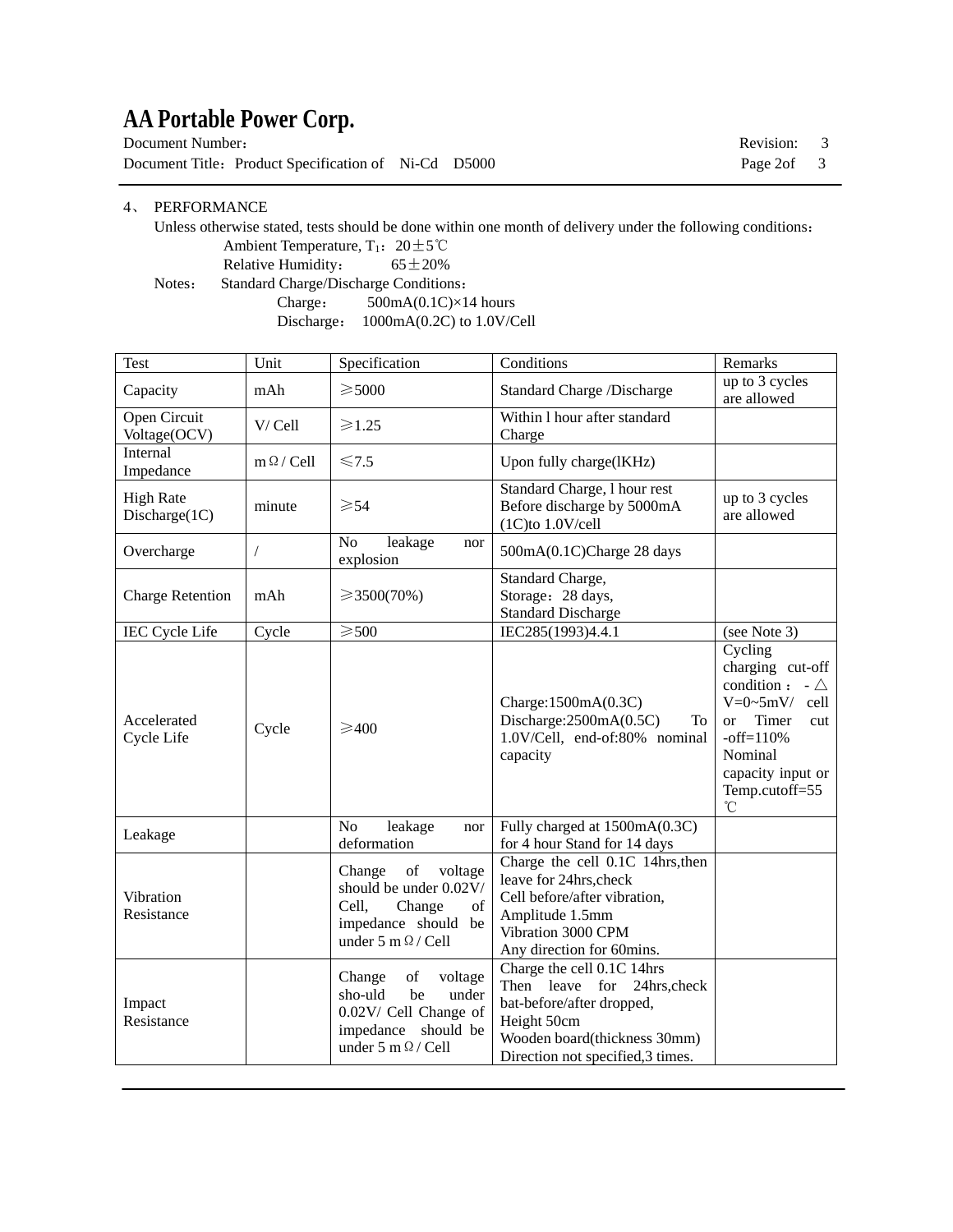# **AA Portable Power Corp.**

| Document Title: Product Specification of Ni-Cd D5000 | Page 3 of 3 |  |
|------------------------------------------------------|-------------|--|
| Document Number:                                     | Revision: 3 |  |

- 5、CONFIGURATION, DIMENSIONS AND MARKINGS Please refer to the attached drawing.
- 6、EXTERNAL APPEARANCE

The cell/battery shall be free from cracks, scars, breakage, rust, discoloration, leakage nor deformation.

7、WARRANTY

One year limited warranty against workmanship and material defects.

8、CAUTION

⑴Reverse charging is not acceptable.

- ⑵Charge before use. The cells/batteries are delivered in an uncharged state.
- ⑶Do not charge/discharge with more than our specified current.
- ⑷Do not short circuit the cell/battery Permanent damage to the cell/battery may result.
- ⑸Do not incinerate or mutilate the cell/battery.
- ⑹Do not solder directly to the cell/battery.
- ⑺the life expectancy may be reduced if the cell/battery is subjected adverse conditions like: extreme temperature, deep cycling, excessive overcharge/ over-discharge.

 ⑻store the cell/battery uncharged in a cool dry place. Always discharge batteries before bulk storage or shipment.

#### Notes:

- (1)  $T_1$ : Ambient Temperature.
- ⑵ Approximate charge time from discharged state, for reference only.
- ⑶ IEC285(1993)4.4.1 Cycle Life:

| Cycle No.                                                                                                 | Charge                                               | Rest | Discharge              |  |  |
|-----------------------------------------------------------------------------------------------------------|------------------------------------------------------|------|------------------------|--|--|
|                                                                                                           | $0.1C \times 16h$                                    | None | $0.25C \times 2h20min$ |  |  |
| $2 - 48$                                                                                                  | $0.25C \times 3h10min$                               | None | $0.25 \times 2h20$ min |  |  |
| 49                                                                                                        | $0.25C \times 3h10min$                               | None | $0.25C$ to $1.0V$ cell |  |  |
| 50                                                                                                        | $0.2C$ to $1.0V$ cell<br>$1-4h$<br>$0.1C \times 16h$ |      |                        |  |  |
| Cycles 1 to so shall be repeated until the discharge duration on any 50th<br>Cycle becomes less than 3 h. |                                                      |      |                        |  |  |